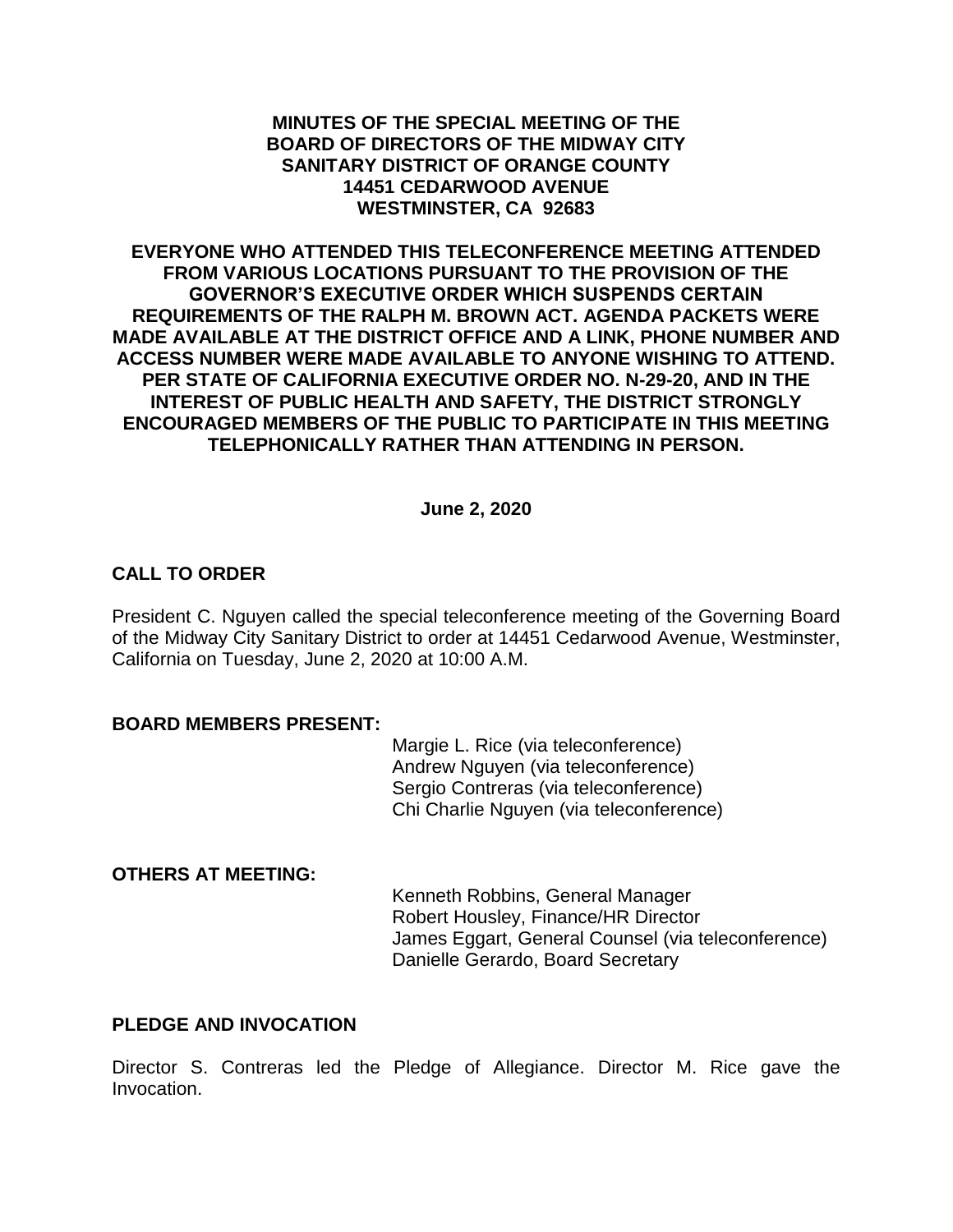#### **PUBLIC COMMENTS**

None

# **APPROVAL OF THE MINUTES OF THE SPECIAL MEETING OF MAY 19, 2020** *(Roll Call Vote)*

A motion was made by Director A. Nguyen, seconded by Director M. Rice, to approve the minutes of the special meeting of May 19, 2020. The motion was approved by the following 3-1 roll call vote:

AYES: A. Nguyen, C. Nguyen and M. Rice NAYS: ABSTAIN: S. Contreras ABSENT:

#### **APPROVAL OF EXPENDITURES**

A. Demands in the amount of \$ 190,626.44 *(Roll Call Vote)*

| #               | CK#        | Date | <b>AMOUNT</b>          | <b>VENDOR</b>                                                   | <b>MEMO</b>                                                                                 |
|-----------------|------------|------|------------------------|-----------------------------------------------------------------|---------------------------------------------------------------------------------------------|
|                 |            |      |                        |                                                                 |                                                                                             |
| -1              |            |      |                        | <b>CHECKS:</b>                                                  |                                                                                             |
| $\overline{2}$  | 11447      | 5/19 | \$                     | 1,659.67 Debbie Ralph                                           | 5/19/20 Direct Deposit Replacement                                                          |
| 3               | 11448      | 5/20 | $\mathfrak{L}$         | 75.00 Advanced Gas Products                                     | Compressed Gas, N.O.S. Cylinder Rental for April 2020                                       |
| 4               | 11449      | 5/20 | $\mathfrak{L}$         | 348.60 Advanced Workplace Strategie Random Drug Testing for DOT |                                                                                             |
| 5               | 11450      | 5/20 | 352.07 AT&T<br>\$      |                                                                 | Brookhurst Lift Station May 2020                                                            |
| 6               | 11451      | 5/20 | \$                     | 217.45 AT&T Mobility                                            | Cell Phone Service for May 2020                                                             |
| $\overline{7}$  | 11452      | 5/20 | \$                     | 1,380.00 Ayala's Car Wash                                       | Fleet wash 5/7, 5/11, 5/14                                                                  |
| 8               | 11453      | 5/20 | \$                     | 1,677.93 Bodyworks Equipment, Inc.                              | Restock parts for hydraulic use at loader functions                                         |
| 9               | 11454      | 5/20 | \$                     | 210.89 Chemsearch                                               | Restock product to replace Lysol product                                                    |
| 10              | 11455      | 5/20 | \$                     | 525.20 Cintas                                                   | Uniform Services for 5/7, 5/14                                                              |
| $\overline{11}$ | 11456      | 5/20 | \$                     | 56.23 City of Westminster                                       | Hydrant Water Service for May 2020                                                          |
| 12              | 11457      | 5/20 | $\sqrt{2}$             | 2.074.85 Daniel's Tire Service                                  | (10) Restock tires for fleet                                                                |
| 13              | 11458      | 5/20 | \$                     | 5,366.70 SoCal Gas                                              | CNG Fuel for April/District Offices Usage Fees for April 2020                               |
| 14              | 11459      | 5/20 | \$                     | 1,902.50 NVB Equipment                                          | NG-6 A/C repairs                                                                            |
| 15              | 11460      | 5/20 | \$                     | 150.00 Purchase Power                                           | Postage for Postage Machine April 2020                                                      |
| 16              | 11461      | 5/20 | \$                     | 880.00 Reliable Monitoring Services                             | Calibration & testing of gas detection system                                               |
| 17              | 11462      | 5/20 | 3.630.94 SDRMA<br>\$   |                                                                 | Dental Insurance Premiums for June 2020                                                     |
| 18              | 11463      | 5/20 | $\sqrt{2}$             | 1.457.14 Socal Auto & Truck Parts Inc                           | Restock hydraulic hosefor Heil system                                                       |
| 19              | 11464      | 5/20 | \$                     | 412.89 South Coast AQMD                                         | AQMD Fee-July through June 2020                                                             |
| 20              | 11465      | 5/20 | \$                     |                                                                 | 1,400.00 St. Water Resources Control BoatAnnual Permit Fee 04/01/20 through 03/31/21        |
| 21              | 11466      | 5/20 | \$                     | 3,790.28 TEC of California, Inc.                                | Restock brake caliper, air compressor/gaskets, replace exhaust                              |
| 22              | 11467      | 5/20 | \$                     | 91.67 TrucPar Company                                           | Restock clamps                                                                              |
| 23              | 11468      | 5/20 | \$<br>1,781.95 Verizon |                                                                 | Internet Connection for May 2020                                                            |
| 24              | 11469      | 5/20 | \$                     | 9,577.09 Woodruff, Spradlin & Smart                             | Legal Services for April 2020                                                               |
| 25              | 11470      | 5/22 | \$                     | 450.00 Ayala's Car Wash                                         | Fleet wash 5/18                                                                             |
| 26              | 11471      | 5/22 | \$                     | 5,264.15 Bodyworks Equipment, Inc.                              | Restock hydraulic cylinders, tray kit hoses, rocker switches, cam followers                 |
| 27              | 11472      | 5/22 | $\sqrt{2}$             | 262.60 Cintas                                                   | Uniform Services for 5/21                                                                   |
| 28              | 11473      | 5/22 | \$                     | 1,955.73 Daniel's Tire Service                                  | (9) Restock tires                                                                           |
| 29              | 11474      | 5/22 | \$                     | 1,787.77 TEC of California, Inc.                                | Replace NG-10 batteries, rotors & brake pads                                                |
| 30              | 11475      | 5/22 | \$                     | 337.21 TrucPar Company                                          | Restock clamps for hydraulic hoses & hydraulic tubes                                        |
| 31              |            |      | $\mathbf{S}$           | 49.076.51 CHECKS SUBTOTAL                                       |                                                                                             |
| 32              |            |      |                        |                                                                 |                                                                                             |
| 33              |            |      |                        | <b>PAYROLL</b>                                                  |                                                                                             |
| 34              | <b>ACH</b> | 5/18 | \$                     | 66,137.46 Paychex                                               | Employee Payroll - Checks, Taxes, & Direct Deposits                                         |
| 35              | <b>ACH</b> | 5/18 | \$                     |                                                                 | 3,572.49 Nationwide Retirement Solutions 457 Deferred Compensation (100% Paid By Employees) |
| 36              | <b>ACH</b> | 5/18 | \$                     |                                                                 | 560.00 Nationwide Retirement Solutions 457 Roth (100% Paid By Employees)                    |
| $\overline{37}$ |            |      | \$                     | 70.269.95 ACH TRANSFERS SUBTOTAL                                |                                                                                             |
| 38              |            |      |                        |                                                                 |                                                                                             |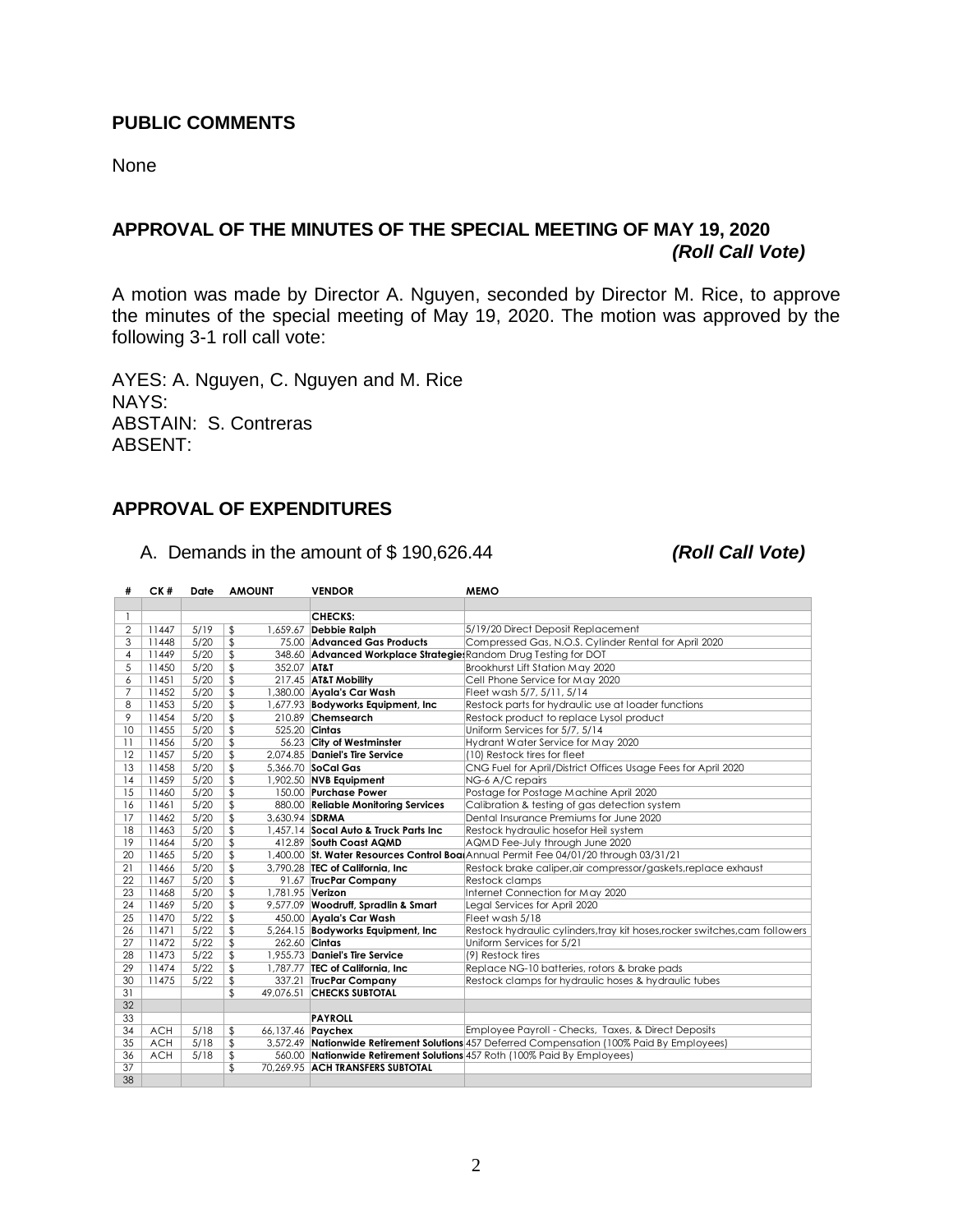| Retirement Contributions for 05/04/2020-05/17/2020                                              |  |
|-------------------------------------------------------------------------------------------------|--|
| Board of Directors Health Insurance Premiums for June 2020                                      |  |
| Active Employee and Retiree Health Ins Premiums for June 2020                                   |  |
|                                                                                                 |  |
|                                                                                                 |  |
| 190,626.44   TOTAL EXPENDITURES (HANDCUT, REGULAR, PAYROLL, ACH TRANSFERS)                      |  |
|                                                                                                 |  |
| <b>BANK TRANSFERS</b>                                                                           |  |
|                                                                                                 |  |
| 110,000.00 Transfer Funds from Union Bank Money Market Account to Union Bank Checking Account   |  |
| 1,000,000.00 Transfer Funds from Union Bank Money Market Account to Union Bank Checking Account |  |
| 500,000.00 Transfer Funds from Union Bank Checking Account to LAIF                              |  |
|                                                                                                 |  |

A motion was made by Director M. Rice, seconded by Director S. Contreras, to approve the expenditures in the amount of \$ 190,626.44. The motion was approved by the following 4-0 roll call vote:

AYES: S. Contreras, A. Nguyen, C. Nguyen and M. Rice NAYS: ABSTAIN: ABSENT:

# **REPORTS**

## **Report of President**

None

## **Report of General Manager**

GM K. Robbins reported that the District would be back to regular operations starting Monday, June 8, 2020 and that MCSD employees would be receiving their second \$500 stipend.

GM K. Robbins reported that Heil and CR&R would be providing the District with loaner trucks to help with the large amount of bulky item pickups. The District has already scheduled over 60 stops per day starting on June 8, 2020 and has been encouraging residents to drop off their mattresses at the District as it moves toward a full reopening. GM K. Robbins stated that he has been negotiating a new contract with the State of California's Mattress Recycling.

## **Report from Orange County Sanitation District (OCSD) Meeting on May 27, 2020**

Director A. Nguyen reported that an OCSD employee has tested positive for COVID-19 but that the employee is on administrative leave at home. There were nominations for Chairman and Vice Chairman and David Shawver was nominated as Chairman and John Withers was nominated as Vice Chairman. He reported that OCSD has continued to invest \$500 million in construction projects over the next few months.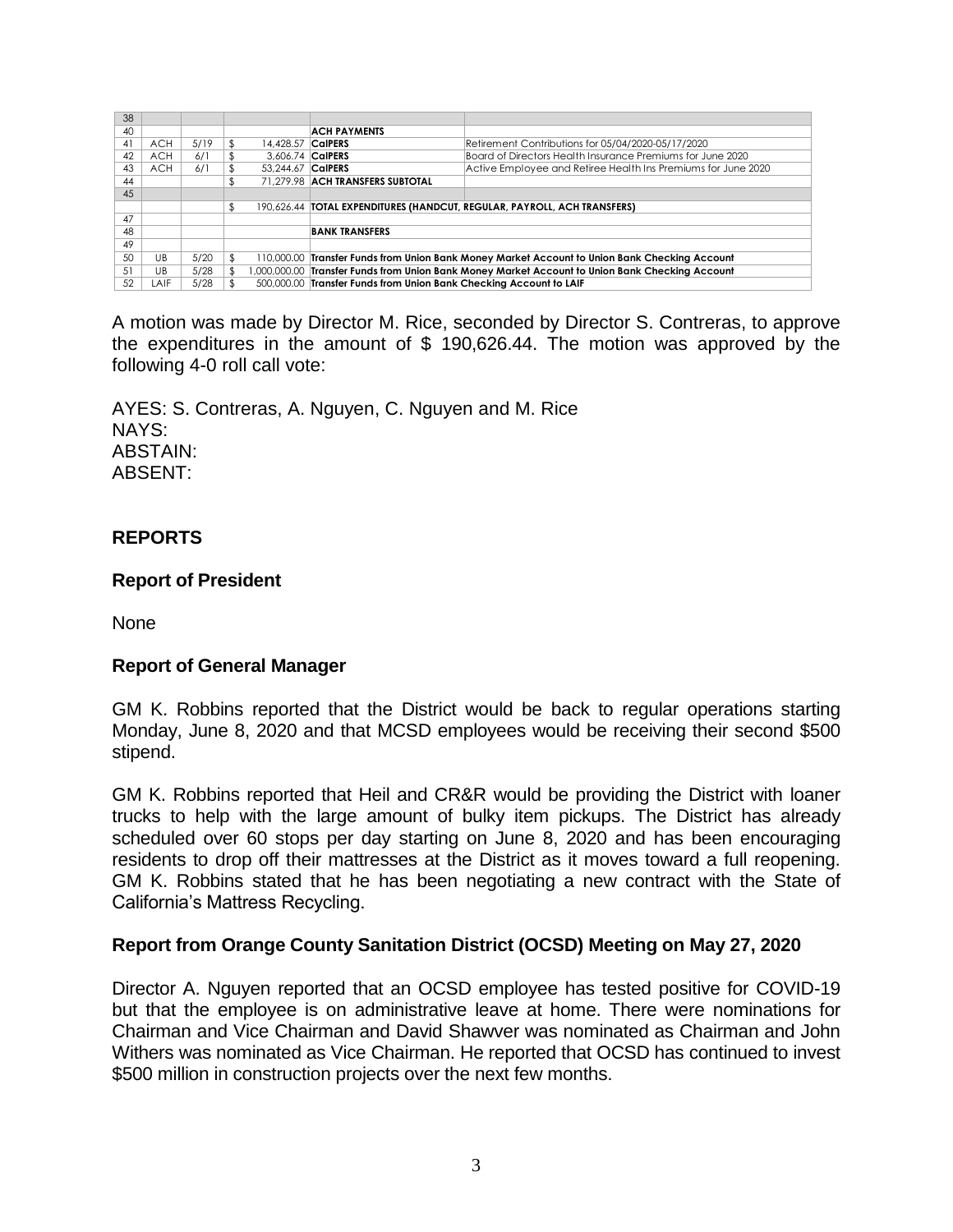## **CONSENT CALENDAR**

**None** 

## **OLD BUSINESS**

None

## **NEW BUSINESS**

A. Consider Appointment of Director Rice to Treasurer from Treasurer Pro-Tem and Appoint a New Secretary/Treasurer Pro-Tem *(Roll Call Vote)*

A report of a summary of Staff's recommendation was provided and considered by the Board. A motion was made by Director S. Contreras, seconded by Director A. Nguyen, to approve the nomination of Director M. Rice to Treasurer from Treasurer Pro-Tem. The motion was approved by the following 4-0 roll call vote:

AYES: S. Contreras, A. Nguyen, C. Nguyen and M. Rice NAYS: ABSTAIN: ABSENT:

A second motion was made by Director A. Nguyen, seconded by Director S. Contreras, to approve the nomination of Director A. Nguyen to Secretary/Treasurer Pro-Tem. The motion was approved by the following 4-0 roll call vote:

AYES: S. Contreras, A. Nguyen, C. Nguyen and M. Rice NAYS: ABSTAIN: ABSENT:

> B. Consider Approval of Continued Lift Station Maintenance and Agreement with PumpMan for Fiscal Year 2020/2021 *(Roll Call Vote)*

A report of a summary of Staff's recommendation was provided and considered by the Board. A motion was made by Director M. Rice, seconded by Director A. Nguyen, to approve continued lift station maintenance and agreement with PumpMan for fiscal year 2020/2021. The motion was approved by the following 4-0 roll call vote:

AYES: S. Contreras, A. Nguyen, C. Nguyen and M. Rice NAYS: ABSTAIN: ABSENT: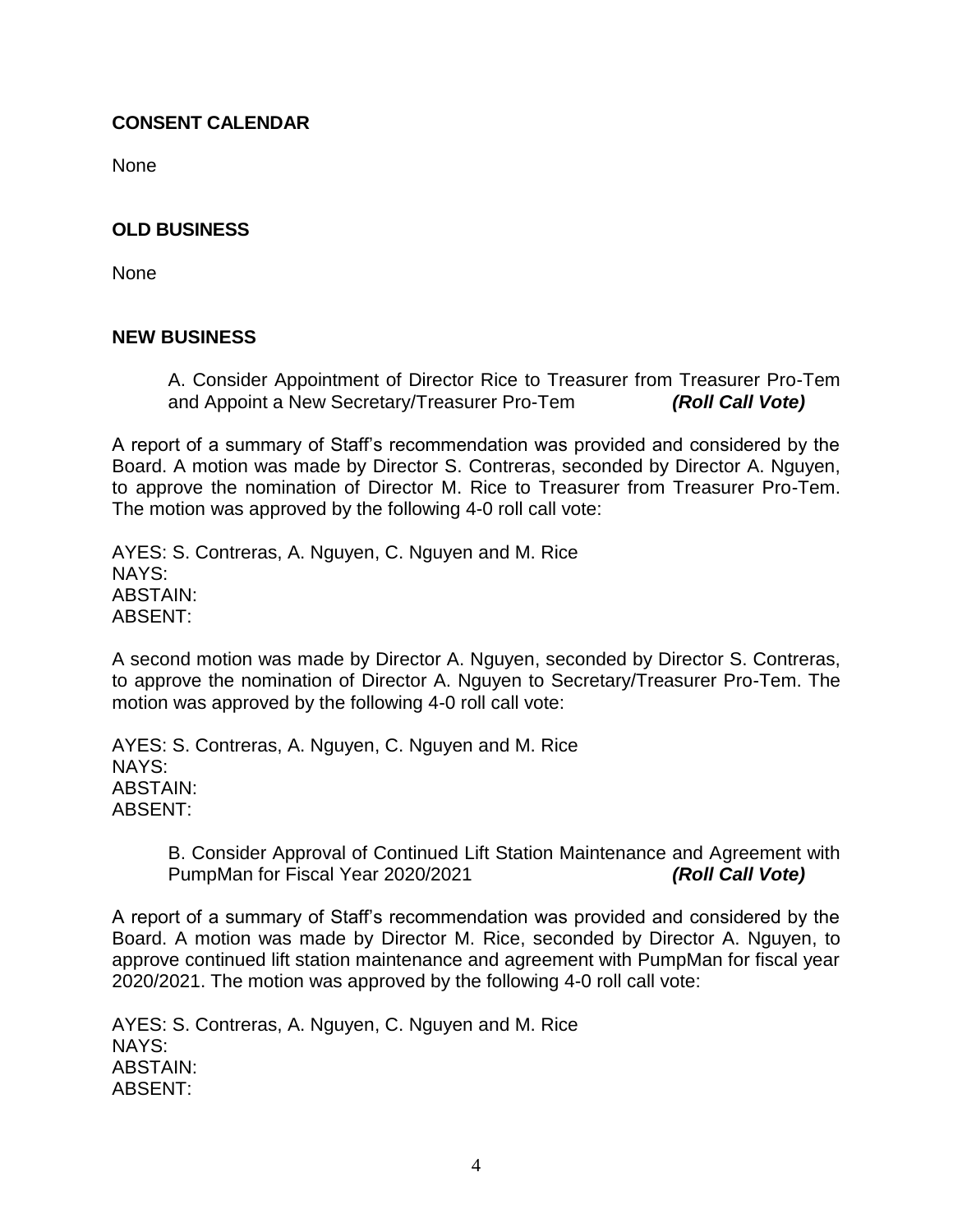C. Consider Approval of July 25, 2020 Clean Up Event at the District to Help the Community Dispose of Items after Covid-19 Stay at Home Order is Lifted *(Roll Call Vote)*

A report of a summary of Staff's recommendation was provided and considered by the Board. A motion was made by Director M. Rice, seconded by Director S. Contreras, to approve the July 25, 2020 clean-up event at the District to help the community dispose of items after COVID-19 stay at home order lifted. The motion was approved by the following 4-0 roll call vote:

AYES: S. Contreras, A. Nguyen, C. Nguyen and M. Rice NAYS: ABSTAIN: ABSENT:

> D. Discussion and Consideration to Temporarily Increase the Number of Bulky Items the District Picks Up at each Location from Two(2) to Six (6) for the First Three (3) Weeks of Restarting the Program on Monday, June 8, 2020 and Ending on Friday, June 26, 2020 *(Roll Call Vote)*

A report of a summary of Staff's recommendation was provided and considered by the Board. A motion was made by Director M. Rice, seconded by President C. Nguyen, to approve to temporarily increase the number of bulky items the District picks up at each location from two to six for the first three weeks of restarting the program on Monday, June 8, 2020 and ending on Friday, June 26, 2020. The motion was approved by the following 4-0 roll call vote:

AYES: S. Contreras, A. Nguyen, C. Nguyen and M. Rice NAYS: ABSTAIN: ABSENT:

> E. Discuss and Consider Changing the Midway City Sanitary District's Regularly Scheduled Board Meeting on Tuesday, June 16, 2020 at 5:30 P.M. to a Special Teleconference Meeting held in the afternoon to Accommodate Director S. Contreras Amid the COVID-19 Pandemic *(Roll Call Vote)*

A report of a summary of Staff's recommendation was provided and considered by the Board. A motion was made by President C. Nguyen, seconded by Director M. Rice, to approve changing the Midway City Sanitary District's regularly scheduled Board meeting on Tuesday, June 16, 2020 at 5:30 P.M. to a special teleconference meeting held at 4 P.M. due to COVID-19 pandemic. The motion was approved by the following 4-0 roll call vote: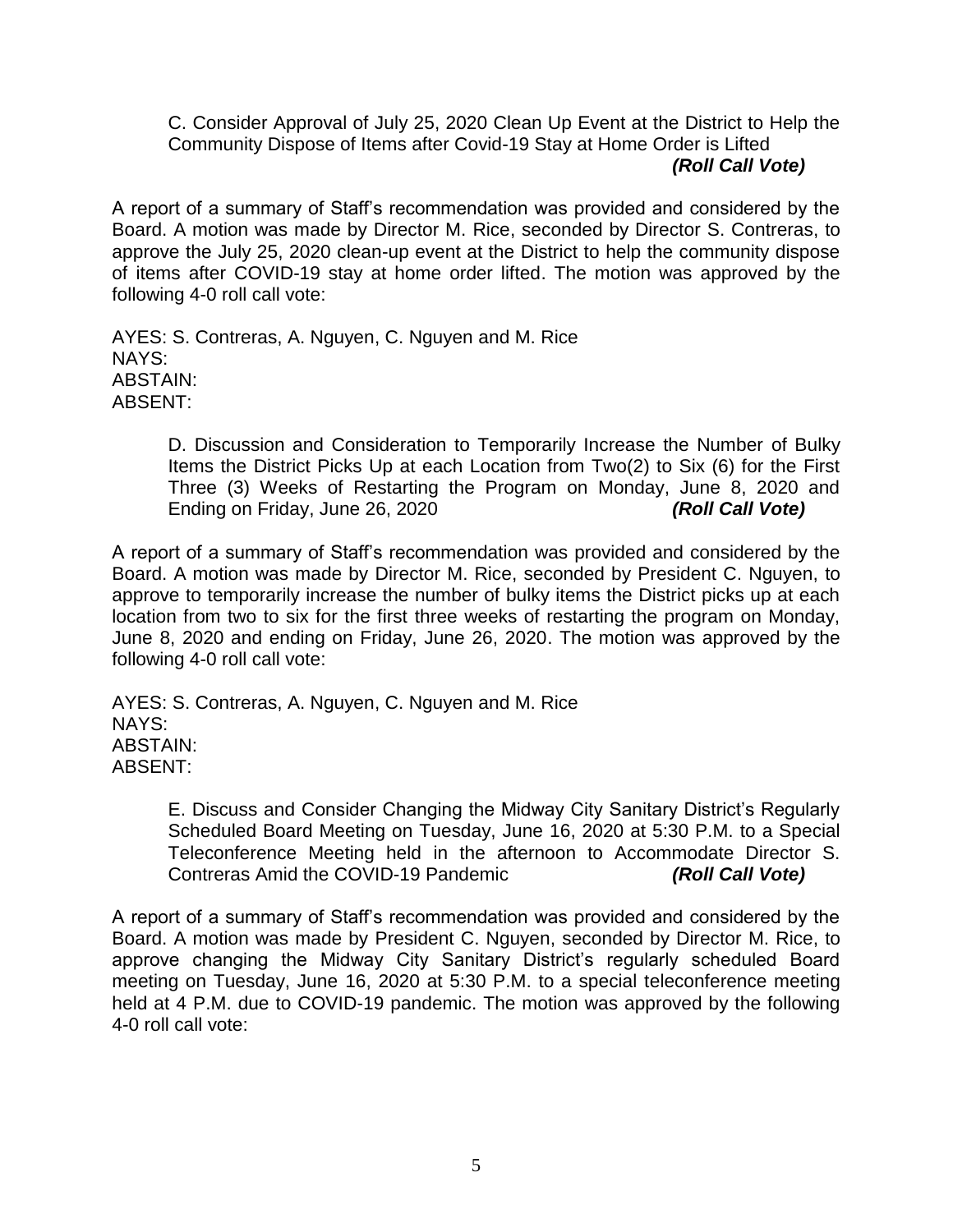AYES: S. Contreras, A. Nguyen, C. Nguyen and M. Rice NAYS: ABSTAIN: ABSENT:

> F. Discussion and Consideration of the Multi-language Media and Publication Outreach and Recycling Mailer for July 2020 and including July 25, 2020 Cleanup Event at the District *(Roll Call Vote)*

Director M. Rice stated that she felt that the mailer should be blue since it is the District's color and that she would not support it if it was not blue.

A report of a summary of Staff's recommendation was provided and considered by the Board. A motion was made by President C. Nguyen, seconded by Director A. Nguyen, to approve the multi-language media and publication outreach and recycling mailer for July 2020 including July 25, 2020 clean-up event at the District and authorize the General Manager to approve the final design. The motion was approved by the following 3-1 roll call vote:

AYES: S. Contreras, A. Nguyen, and C. Nguyen NAYS: M. Rice ABSTAIN: ABSENT:

G. Consider Approval of Delta Dental PPO Dividend Refund Payments to Eligible Employees who Made Contributions towards Dependent Coverage for Dental Benefits *(Roll Call Vote)*

A report of a summary of Staff's recommendation was provided and considered by the Board. A motion was made by President C. Nguyen, seconded by Director M. Rice, to approve of Delta Dental PPO dividend refund payments to eligible employees who made contributions towards dependent coverage for dental benefits totaling \$947.56. The motion was approved by the following 4-0 roll call vote:

AYES: S. Contreras, A. Nguyen, C. Nguyen and M. Rice NAYS: ABSTAIN: ABSENT:

## **INFORMATIONAL ITEMS**

A. California Special Districts Association (CSDA) 2020 Annual Conference Cancelled

Receive and file.